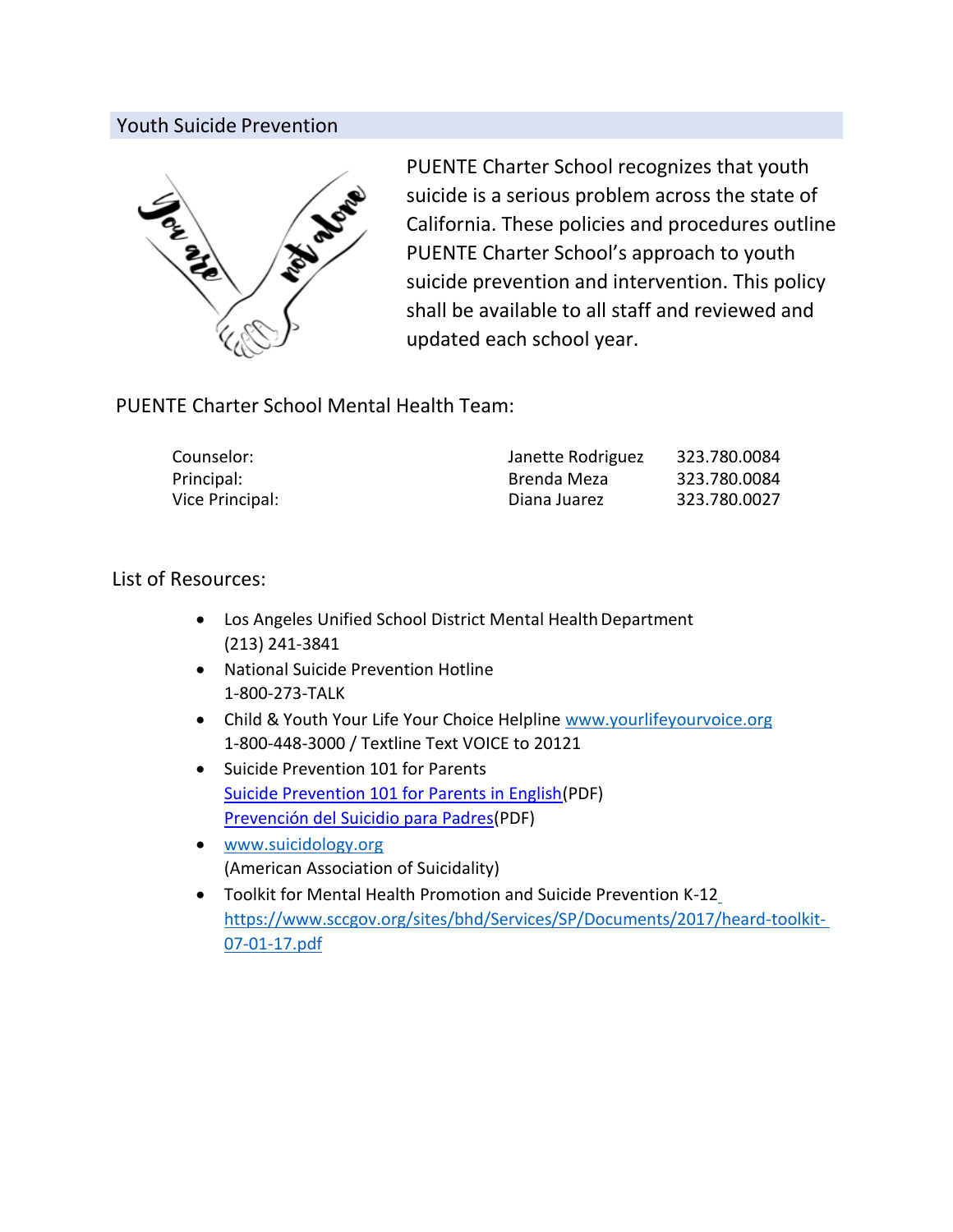### **Prevention**

Suicide prevention is most effective when staff, students, parents, and community members have adequate information about prevention. The following resources will be available to our learning community:

### **STAFF Resources**

- Review of policies and procedures during a professional development sessionto include training about the scope of youth suicide.
- Living Works Online Youth Summit Training
- Information about the signs of stress and depression and where to send students for support.
- **•** Information on risk factors for suicide
- Information about signs of suicidal thinking
- Information about how to intervene when a student presents signs of suicidal thoughts
- Resources Included in Parent Handbook

## **Student Resources**

- Mental Health classes that teach children coping skills and mindfulness practices will be taught by LAPD Hollenbeck PALS
- Calm Classroom Mindfulness practices practiced daily
- "Family Circles" practiced to encourage students to discuss problems or feelings in a safe environment
- Behavior Flip App behavior management system used to track student behaviors.

#### **Parent Resources**

- Comp Therapy, an annual workshop including the Information about the signs of stress and depression and a parent's role in helping, risk factors for suicide, Information about signs of suicidal thinking.
- Resources for families about communication strategies and mental health
- Resources available for our school community via PUENTE Learning Center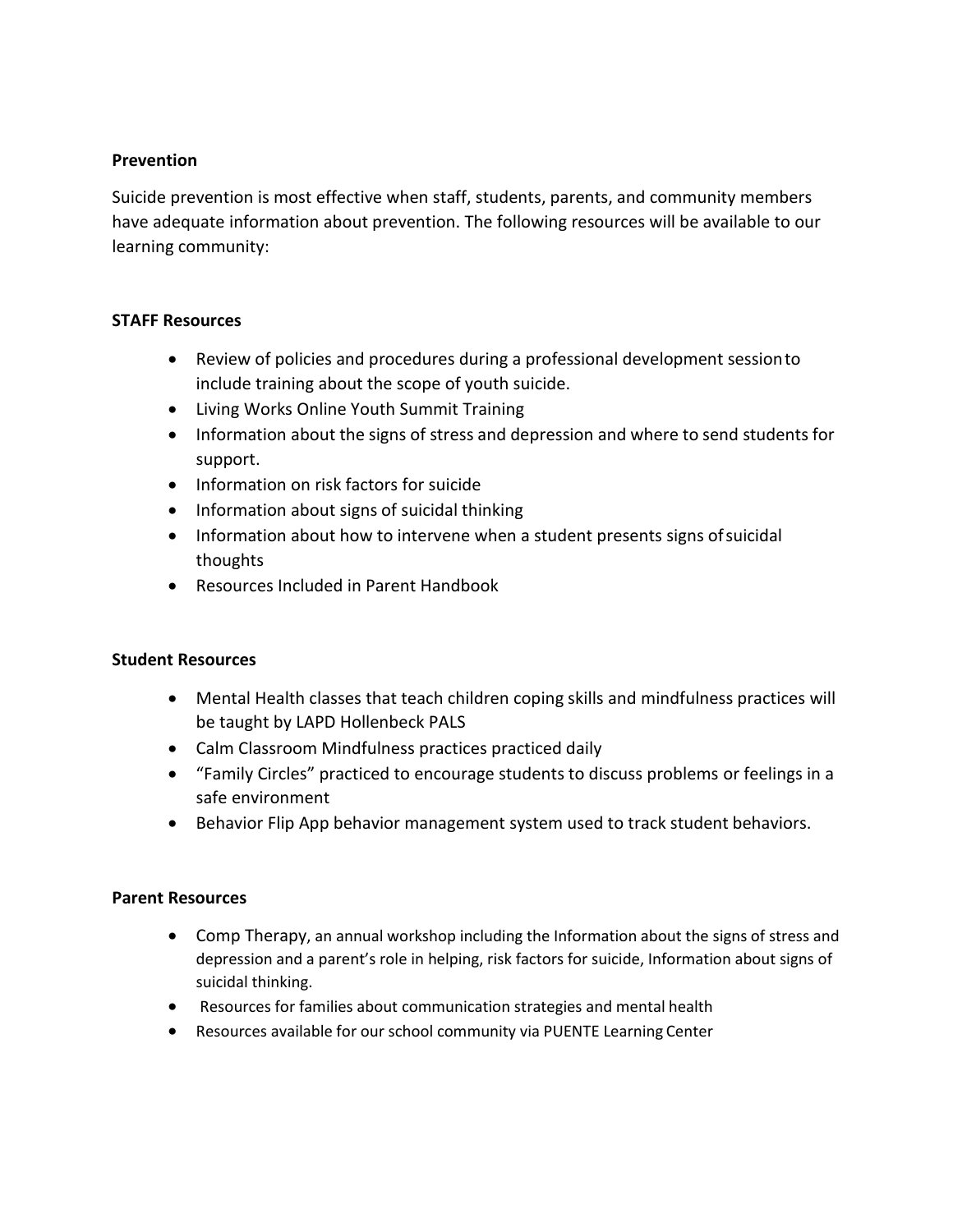## **Protective Factors**

Protective factors are the positive conditions, personal and social resources that promote resiliency and reduce the probability for youth suicide as well as other high-risk behaviors.

These include:

- Presence of social support
- Family support system
- Problem solving skills and history of coping skills
- Good impulse control
- Having a safe place to discuss feelings
- Coping skills
- Presence of hopefulness
- Pets
- Being involved in activities

## **Warning Signs & Risk Factors**

Warning signs should be taken seriously. If a staff member notices warning signs, he/she should

alert a member of the mental health team as soon as possible. These include:

- References to suicide
- Giving away meaningful possessions
- Withdrawal from friends
- Not wanting to participate or attend class
- Declining academic performances/failure to complete work
- Frequent talk about death or frequently sad or feeling hopeless
- Mood swings
- Impulsive or aggressive mood
- Victim of abuse
- Dramatic changes in personality/appearance
- Bullying or being bullied

#### Family Risk Factors:

- Child sexual abuse
- Use of extreme physical punishment
- Lower family socioeconomic status
- Changes of parents/family (e.g., divorce, remarriage, recent death of loved one)
- Poor parent-child attachment
- Parent alcohol problems/drug use
- Low parental monitoring
- Family history of suicide or suicide attempt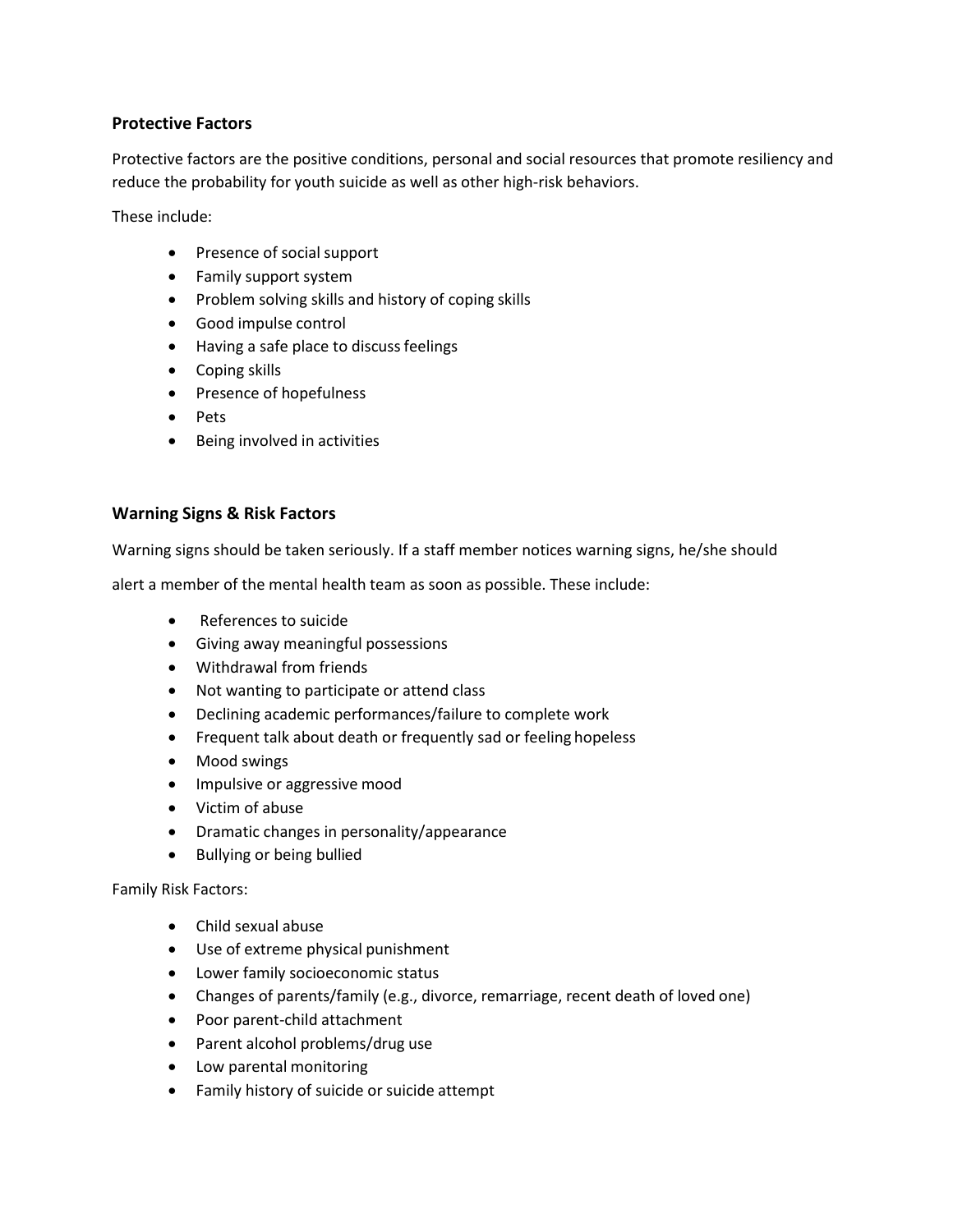#### **Intervention**

The following procedures will be observed when it comes to a staff member's attention that a student is experiencing a crisis and may include suicidal thinking or behavior:

- Staff members must take threat of self-harm behavior seriously. The staff member will then share this information verbally with a member of the mental health team immediately.
- If the information comes from another person such as a peer or a parent, the staff member will refer the situation to a mental health team member immediately, who will schedule a meeting with the student. If a mental health team member is not available, a member of student support staff trained in risk assessment will meet with the student immediately.
- The student support/mental health team member will further discuss the situation with the student to obtain information about the crisis and assess their needs. If additional support is needed, the mental health/student support team should reach out to the Los Angeles Unified School District Mental Health Department for consult (213) 241-3841 forsupport.
- The parent or guardian must be notified of the risk assessment and informed of the severity. An appointment with a mental health professional will be made ASAP.
- Share concerns and provide recommendations for safety with the parent or guardian
- Provide Mental Health Resource List and information about outside referrals.

#### **Postvention**

Procedures for Assisting the Suicidal Student:

- Keep the student safe and under close supervision. Never leave the student alone. Designate one or more staff members to stay with and support the individual in crisis while help is being sought. Call 911 if student needs emergency medical help.
- Notify the school administrator or designee who will immediately communicate with the designated crisis intervention team members and/or law enforcement.
- Notify the guardians what has occurred and arrange to meet them wherever appropriate (as student might need emergency transportation to hospital).
- Consult with Department of Mental Health (800-854-7771) as necessary to assess the student's mental state and to obtain a recommendation for needed treatment.
- In the event that the situation requires transportation to a hospital emergency department for medical treatment, contact administrator to assess the situation, call 911, and expedite the transition to the hospital.
- Explain that a designated school professional will follow-up with parents and student regarding arrangements for medical and/or mental health services.